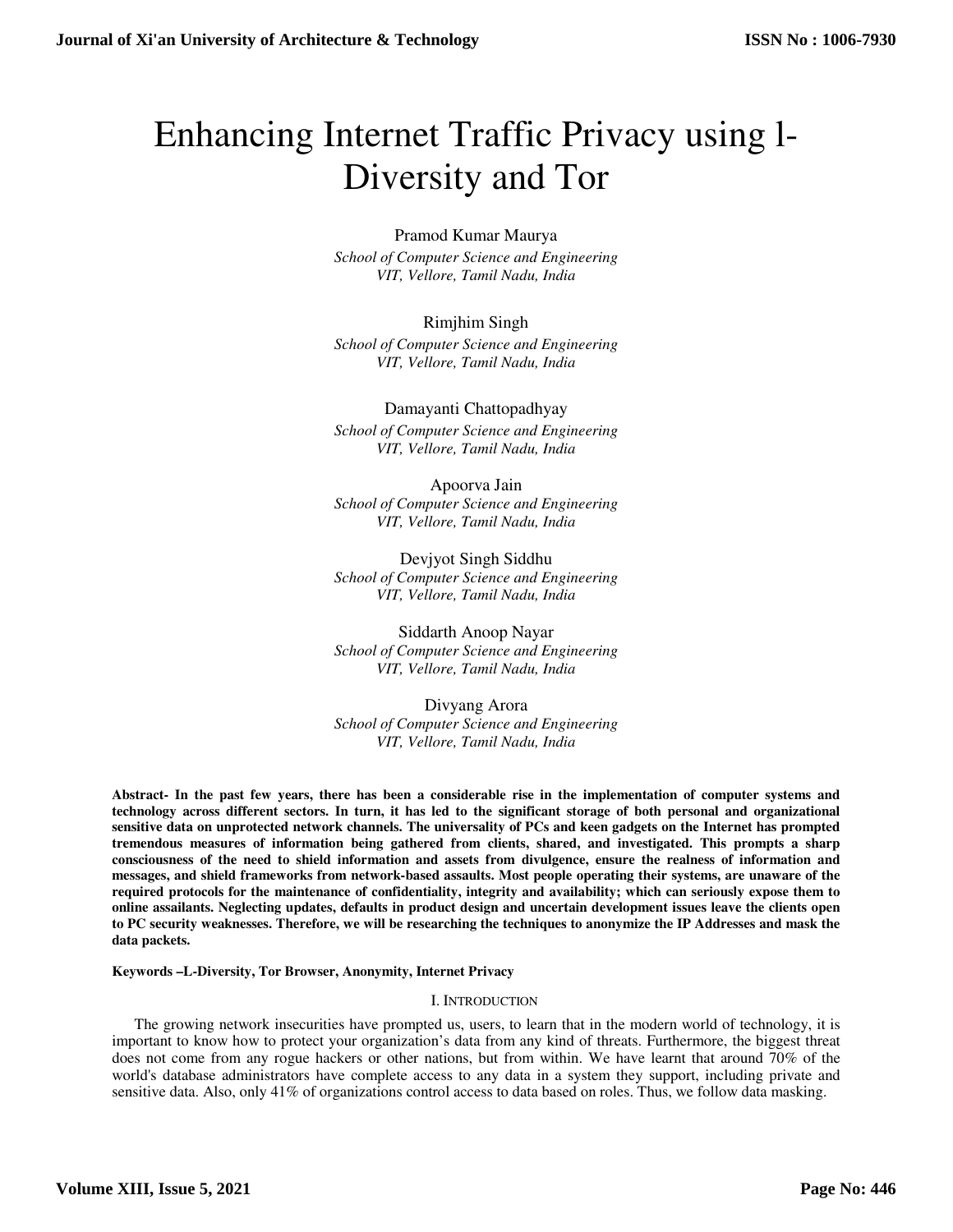Data Masking is the process of shielding or hiding original confidential data from any unintended exposure to reduce the risk of data breaches. It reduces the risk of data breaches by masking the test and development environments created from production data regardless of the database, platform, or location. One of the key reasons to follow this approach is in its freedom from requiring any direct changes to the database or application source code. This implies that masking can be applied rapidly and with no unnecessary cluttering to secure information in an association.Moreover, data masking is granular and helps in selective masking of rows, columns, or cell level. The technique we use for data masking is l-diversity. L-diversity is a method used to publish data in data sets while limiting and anonymizing the amount of sensitive information which is being disclosed. We follow the l-diversity approach over the k-anonymity model because it handles some of its weaknesses where protected identities to the level of k-individuals are not equivalent to protecting the sensitive values that were masked, especially when the sensor values within a group exhibit uniformity.

Another method we use in masking is IP address masking. Here, a subnet mask is used to divide the IP address into two parts; wherein the first part identifies the host (host address) while the second part identifies the network (network address) to which it belongs. For this, we use the Tor network. Tor is an internet browser that provides the user with the ability to surf the web anonymously. Some of the reasons why we select Tor are, firstly, Tor directs the internet traffic through a network of thousands of relays, secondly, the messages sent across this network are encapsulated in layers of encryption much like the layers of an onion. Moreover, the Tor network consists of .onion sites or "hidden services". Thirdly, Tor facilitates anonymized browsing by allowing traffic to pass onto or through the network through nodes that only know the immediately preceding and following node in a relay. Lastly, the source and destination of messages are hidden by encryption.

#### II.LITERATURE SURVEY

P. Winters mentions in their work [1], The Onion services look somewhat similar to the Internet from the 1990s, the pages load slowly, the UI is clumsy, and the search engines are inadequate but still, people choose to use the onion services for extra security, privacy, and NAT punching properties. The following biases were noticed during the survey:

Not all the people who were aware of the survey participated which influenced the results. Their non-participation could be accredited to a lot of reasons like value for privacy, insufficient time, the belief that their opinion doesn't matter among others.

Most of the people who thought that Tor Browser wasn't made for them, didn't participate in the survey and the authors never got to know what drove these people away from Tor. The problem with this is that after the compilation of results, the user experience for the subset of people whose tolerance for inconvenience is higher than the rest was optimized. Each paragraph should start with an indentation of 4 spaces or 0.20".

According to K. Gallagher's work [2], the usage of anonymity-preserving tools such as Tor has increased greatly, because of the surveillance of online activities by corporate. The study was taken to understand the Tor browser UX in a normal setting. The sample considered was small and homogenous in terms of age, education, and cultural background. Furthermore, the research was carried out in the USA, so the nature of threats to civil services is different for the rest of the world. The browser monitoring script relied on various heuristics to determine state transitions in the browser, which made it prone to false positives.

A. Machanavajjhala uses [3] implementation of Incognito for generating k-anonymous tables and it was modified so that it can produce l-diverse tables as well. A k-anonymized dataset can't stop strong attacks because of the lack of diversity in the sensitive attributes. The authors showed that l-diversity and k-anonymity have structural similarity and the k-anonymity algorithm can be modified to work with l-diversity.

Experimentation devices encourage investigation of Tor execution and security research issues and permit analysts to securely and secretly lead Tor tests without gambling mischief to genuine Tor clients [4]. Notwithstanding, scientists utilizing these devices design them to produce network traffic dependent on working on suspicions and obsolete estimations and without understanding the adequacy of their arrangement decisions. In this work, the authors planned a novel method for powerfully learning the Tor network traffic models utilizing covered up Markov displaying and protection saving estimation strategies. They lead a safe however point by point estimation investigation of Tor utilizing 17 transfers (about 2% of Tor data transmission) throughout a half year, estimating general measurements and models that can be utilized to create a grouping of streams and bundles. They then show how the estimation results and traffic models can be utilized to produce traffic streams in private Tor organizations and how their models are more practical than standard and elective organization traffic age strategies.

B.K. Tripathy's work explains [5] utilization of distributed hierarchical information for an assortment of purposes gets the opportunity of infringement of spillage of individual privileged data. Primer endeavours toward this path are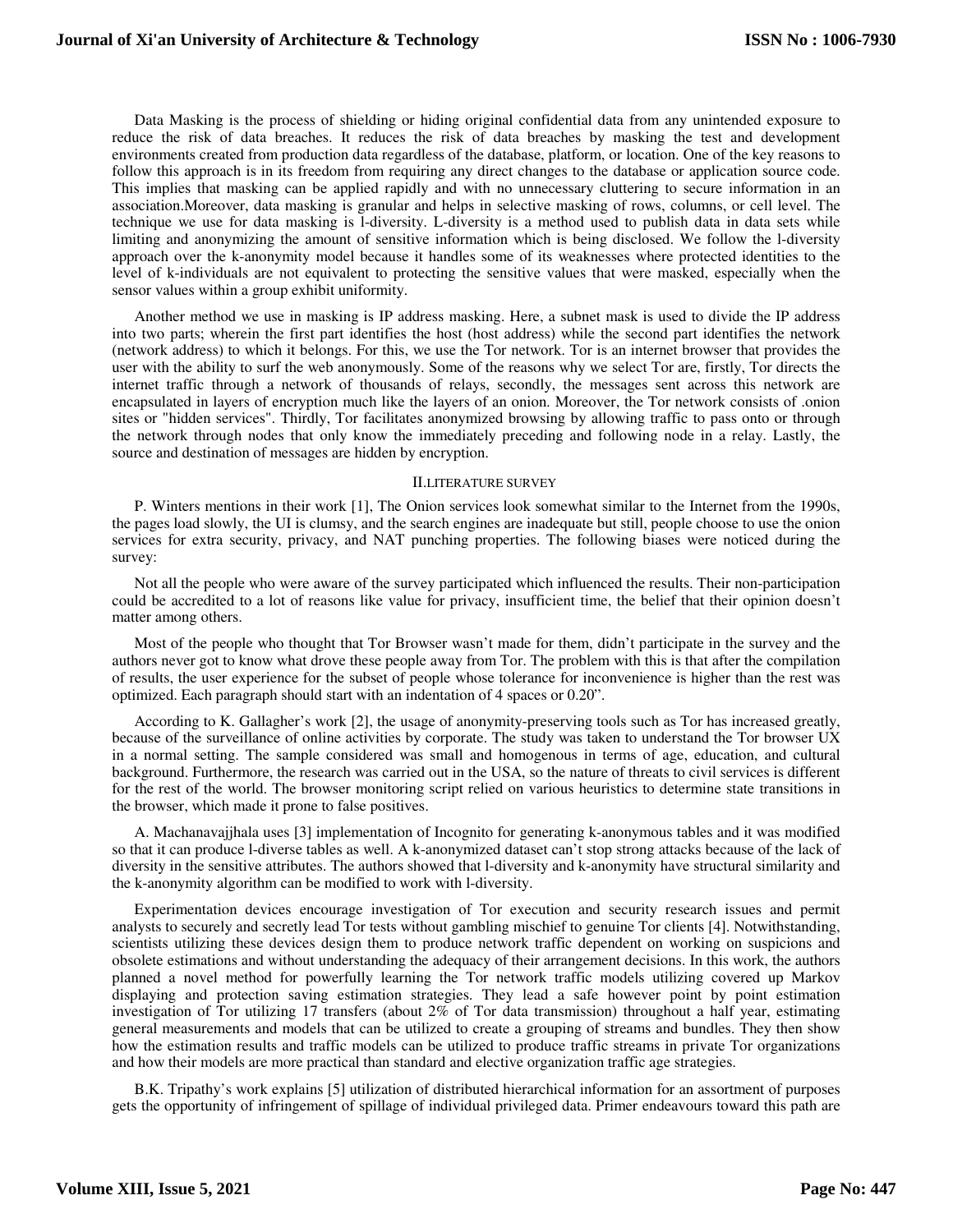powerless to spillage of important data through quasi-identifiers. In recent years, a few algorithms dependent on the idea of k-anonymity have been created to deal with such issues. A superior security model, called l-diversity was proposed to deal with a portion of the issues in k-anonymity. The researchers' principal commitment in this paper is to improve the grouping period of the OKA algorithm so it deals with k-anonymity and l-diversity to an impressive degree and in a mix with the improved second and third periods of the algorithm in prompts a productive l-diversity algorithm. They likewise show that every one of the three phases of the algorithm is essential to cover various circumstances.

The authors of the paper [6] specifically discussed the security analysis of the tor browser. They attempted to analyse or quantify the security provided by the tor browser against specific attack in detail. They first discussed the initial prototype of the tor browser and how it secured data. After analysing it in detail they pointed out the shortcomings in the first method. According to the author's research, the initial design lacked no. of features to make the system robust and scalable, also it lacked security against insiders attack or more extensive eavesdropping. This is where they start analysing the second-generation security model proposed for the tor browser. They start by describing the architecture and design of the second-generation system, followed by security goals and adversary models. At last, they present security assessment based on earlier defined assumptions and compared the system with similar goals, most specifically Crowds.

Most associations are managing enormous measures of data assortment and are put away in huge information bases [7]. Personal Health Record (PHR) is an arising patient-focused model of trade of wellbeing data, frequently reevaluated for third-party storage, for example, cloud providers. There have been wide-running issues concerning security, in any case, as close-to-home wellbeing information might be uncovered to those outsider workers and unapproved parties. This work expects to feature three of the mainstream methodologies for clinical anonymization, specifically k-anonymity, l-diversity, and t-closeness. There is likewise an outline of the advantages and shortcomings of these methodologies. Broad scientific and test discoveries are introduced showing our proposed plan's security, adaptability, and execution.

The vulnerabilities that presently exist about the adequacy of organization data anonymization, from both technological and strategic points of view, leave the research community in a weak position. Indeed, even as the field walks forward, it does as such with minimal comprehension of the ramifications of distributing anonymized network information on the security of the organizations being checked and the utility to scientists. Without that understanding, information distributors are left to think about what fields should be anonymized to dodge legal aftermath, while analysts question the certainty of results acquired from the information. Be that as it may, the broad work done on miniature information obscurity furnishes the organization research local area with a few valuable experiences about how to successfully apply anonymization to distributed information. Simultaneously, earlier shrewdness can't be applied straightforwardly without first conquering a few difficulties, including the improvement of fitting security and utility definitions for the more perplexing instance of organization information. Tending to these difficulties is fundamental, in our view, to guarantee the proceeded, yet mindful, accessibility of organization follow information to help security research. [8]

The recent growth of many prominent social networks, as well as the release of social network data, has increased the risk of individuals' sensitive information being exposed. This necessitated the protection of privacy before the release of such information. Several algorithms have been developed to protect privacy in microdata. However, since nodes in social networks have structural properties in addition to labels, these algorithms cannot be used directly. To anonymize microdata, k-anonymity and l-diversity are effective tools. As a result, similar algorithms for handling social network anonymization have been sought. The paper suggests an algorithm for achieving k-anonymity and ldiversity in social network anonymization. This algorithm is based on some previously established algorithms in this area. [9]

Conventionally, anonymisation techniques have only addressed static datasets, which remain unchanged even after processing. However, real-world data sets are dynamic. Most of these data sets are large and it is impractical to re-anonymize them. The authors have identified the limitations of such conventional techniques in anonymizing the dynamic datasets and have proposed a new probabilistic data structure, called ' A Cuckoo Filter', for approximating set-membership tests and for improving the efficiency of dataprocessing. [10]

Albeit k-anonymity has acquired prominence for information protection as a result of its straightforwardness, and various calculations have been created and applied to genuine world datasets, sensitive data anonymized utilizing kanonymity isn't altogether secure and is powerless against certain assaults. Hence, l-Diversity was developed to address the limitations of k-anonymity and also, to strengthen the protection measures of privacy.

Test results exhibited that the proposed information anonymization calculation handled information more proficiently than other customary calculations, requiring substantially less running time than regular re-anonymization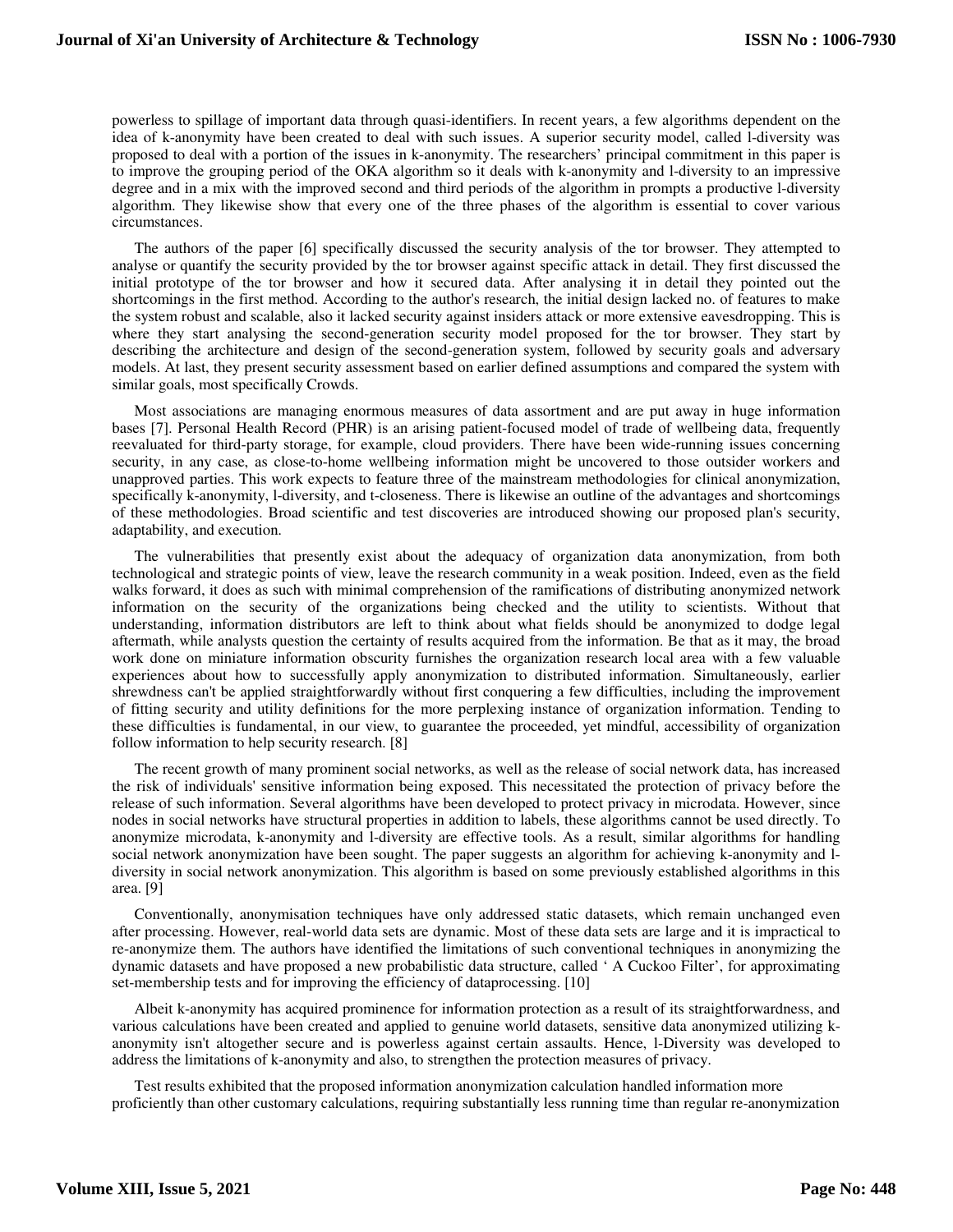of whole datasets. The Cuckoo-sifted calculation was particularly productive, significantly diminishing activity execution times while keeping up the protection of progressively developing datasets.

### III. VULNERABILITIES IN NETWORK CHANNEL

A network vulnerability is a flaw or weakness in software, hardware, or organizational processes that can lead to a security breach if it is exploited by a threat. Software or data are the most common nonphysical network vulnerabilities. For instance, if an operating system (OS) is not modified with the latest security updates, it can be vulnerable to network attacks. A virus could infect the OS, the host it's on, and possibly the entire network if it's not patched. One of the network vulnerabilities that we will be addressing here is that of IP addresses.

Every IP address is special, almost like a virtual fingerprint, so any online activity you take part in can be easily traced back to you. While you might believe that this isn't a big deal because you don't visit illegal websites or partake in illegal activity online, the truth is that if anyone knows your IP address, they also know your Internet service provider and can easily locate your physical location. Since having your IP address revealed can put you in a lot of danger, it's critical to hide your IP address for your privacy and protection.

Someone may want to use your IP address for malicious purposes because it contains information about you. People can obtain your IP address in a variety of ways.

Any member of the swarm (total seeders and leechers) will see your IP address when you download material from torrent sites. All they have to do now is look at the list of peers. If you give someone an email, they will look at the message's header, which might contain your IP address. IP addresses are known to be used in the email headers of Yahoo! and Microsoft Outlook. Any connection you click would need your IP address for the server on the other end to deliver the content requested. Your IP address would be visible to whoever owns the server.

A common form of internet surveillance technique called 'traffic analysis' is used to infer who is talking over the web and to whom. By knowing the IP addresses of the source and the destination of such a communication, one can easily tap into the conversation.

Internet data packets have two parts; a data payload and a header used to route the data. The payload refers to the information or the data that is being sent while the header consists of the information about the source, the destination, the size and the timing of the data. Traffic analysis focuses on the header part of the packet and hence can be used effectively even against encrypted data.

### IV. TOR-BROWSER

The Tor (The Onion Router) Project, Inc is a USA non-profit entity since 2006 as a  $501(c)(3)$  organization. However, the concept of Tor or 'onion routing' in particular has been around for more than 3 decades now; since the 1990s. The basic idea behind the development of the browser as mentioned on Tor's official website is to let every surfer of the internet have private access to an uncensored web.

The goal of onion routing, as mentioned above, was for all users to access the internet without any concern for their privacy. The idea was simple, to route the traffic through multiple servers and encrypt it every time. This is fundamental that still forms the basis of Tor in today's date.

## *4.1. Working of Tor Browser*

Tor is an anonymity network that, as the name suggests, helps in letting the user stay anonymous while surfing the internet. Tor is a preventive method for the users to dodge internet surveillance using traffic analysis.

Tor tackles the above-mentioned problem of traffic analysis through a distributed and anonymous network. What this means is that when a user sends some information, it has to go through a series of anonymous network nodes before finally reaching the receiver. Moreover, on every node, the data is encrypted and re-encrypted except the last node which communicates with the receiver. The route which was chosen and the number of nodes the data goes through is not the same for every data packet and hence makes it even more difficult for trackers to track it. According to the official Tor website, the idea is somewhat analogous to the use of a twisty and long path to throw someone off your trail and then periodically erasing your footprints as well. Tor network ensures that no single point link can be formed between the source and the destination.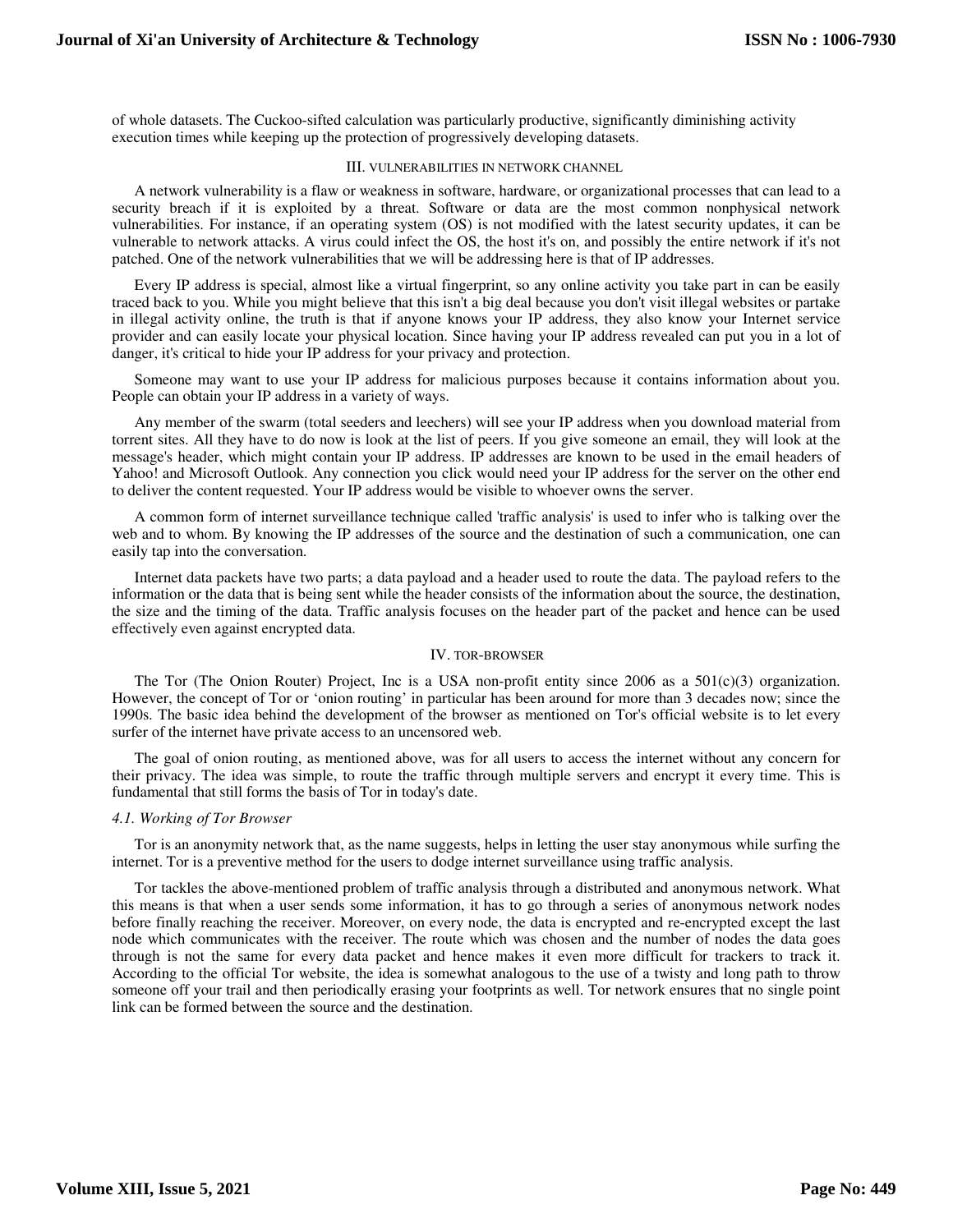

Figure 1. Step 1 of working of TOR



Figure 2. Step 2 of Working of TOR

| Working of TOR, Step: 3 |                    |                       | Computer 1<br>(Tor Client)                                                       |
|-------------------------|--------------------|-----------------------|----------------------------------------------------------------------------------|
|                         |                    |                       | $\cdot$                                                                          |
|                         |                    |                       | <i>m</i> inere                                                                   |
|                         |                    |                       | Step 3 is performed at a                                                         |
|                         |                    |                       | later time when computer 1<br>tries to transfer data do<br>another computer, say |
| Computer 4              |                    |                       | computer 4. Similar to step-<br>2, a rancom path is<br>generated through various |
| <b>ANTIBUR</b>          |                    |                       | TOR network nodes.                                                               |
|                         |                    |                       |                                                                                  |
| Computer 3              | Legend<br>TOR Nade | Encrypted Data Link   | Computer 2<br>(Directory Server)<br>-4                                           |
| 拼开开                     |                    | Unencrypted Data Link |                                                                                  |

Figure 3. Step 3 of Working of TOR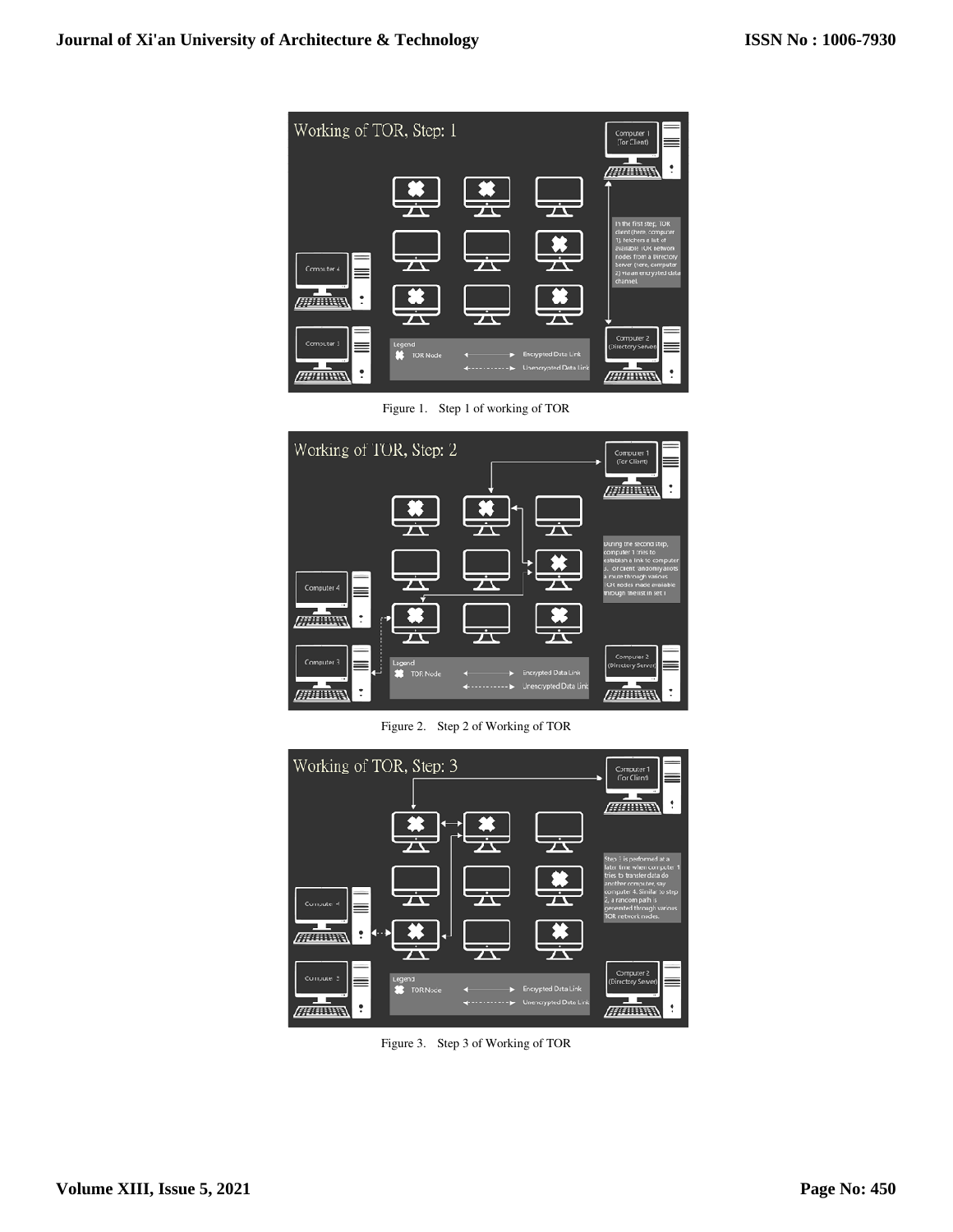#### V V. VULNERABILITIES IN A NETWORK PACKET

In every web-based application, communication between the client-side and the server-side takes place, which is 2 programs running simultaneously. The program on the browser responds to user inputs and sends requests to the server, and the program on the server responds to this request. The web application's status changes as per the user inputs and the data goes from the client to the server following the request-response cycle. The packet bursts that are generated are unique in themselves, which makes it easy for an attacker to snoop on the exchange of data, this is also known as a side-channel attack. These attacks are based on side-channel information, which is the data that can be retrieved which is neither in the form of encrypted data nor in the form of simple text.

An attacker can try to backtrack the user's inputs by tracking the packet burst behaviour and observe them determine the content of the packet bursts. The attacker can monitor the network traffic and guess the actual data or get closer to obtaining the data which is being sent by the client to the server.<br>VI. STUDY ON L-DIVERSITY

#### *6.1. Limitations of k-Anonymity–*

| Table -1 Depiction of lowest scores obtained by students in a class |     |        |                   |  |
|---------------------------------------------------------------------|-----|--------|-------------------|--|
|                                                                     | Age | Gender | <b>Test Score</b> |  |
|                                                                     | 20  | M      | 10                |  |
|                                                                     | 20  |        | 20                |  |
|                                                                     |     | M      | 33                |  |
|                                                                     |     | M      | 40                |  |
|                                                                     | 20  |        | 30                |  |

The above table, Table 1 depicts the lowest scores obtained by five students in a class. The Teacher of the class didn't reveal these students' test scores to the whole class as she didn't want to embarrass them in front of everyone and give them a second chance. However, the naughtiest student in the class got hold of this table.

## Homogeneity Attack

Even though the records have been anonymized, the esteem of the sensitive property for that group of k records I. Homogeneity Attack<br>
1. Homogeneity Attack<br>
Even though the records have been anonymized, the esteem of the sensitive property for that group of k records<br>
can be anticipated precisely. In the given example, the teacher except the ones who scored the lowest. The naughtiest student would have identified those five students since being a member of his class, he knows all his classmates. Then he will have a 20% accuracy on matching the data to the correct individual. This circumstance can also occur when large datasets are involved. Therefore, it is important to diversify the sensitive attributes that share the same QI values.

# 2. Background Knowledge Attack

For the above scenario, the naughtiest student may have more background information on one of the students. He might know the age of the three males present in the table and could easily deduce the marks of the youngest male since the other two are of the same age. Similarly, he might know other behavioural patterns of the two female students, like, a student might treat herself to a brownie from the school canteen every time she scored well. So, if in this case, the person didn't buy the brownie on receiving her marks that imply that she didn't score well. Thus, it will become easier for the naughtiest student to match her marks to her identity.

According to the l-Diversity principle, a q\*-block is said to be l-diverse only if it contains at least l "wellrepresented" values for the sensitive attribute S and once, every  $q^*$ -block is diversified, does a table become 1diverse.

### *6.2.l–Diversity for Internet Packets*

We have previously discussed the demerits of k-anonymity and have defined how l-diversity overcomes the issues faced in k- anonymity. We will be implementing l-diversity on internet packet burst instead of k-anonymity. Unlike kanonymity, l-diversity gives equal preference to inputs, but each input has some weight associated with it. This weight simply denotes the frequency f occurrence. There are various scales on which the weight associated can be calculated, for instance, millions of actions per input or number of mouse clicks per second, etc. This enables us to use 1-1-<br>diversity on the weights and form a quasi-identifier group. diversity on the weights and form a quasi-identifier group.

## VII. APPLYING L-DIVERSITY TO INTERNET PACKETS

L-diversity is an algorithm that is considered an enhancement to k-anonymity by reducing the overheads and padding cost. The algorithm follows the same steps as k-anonymity with one extra rendition with each keystroke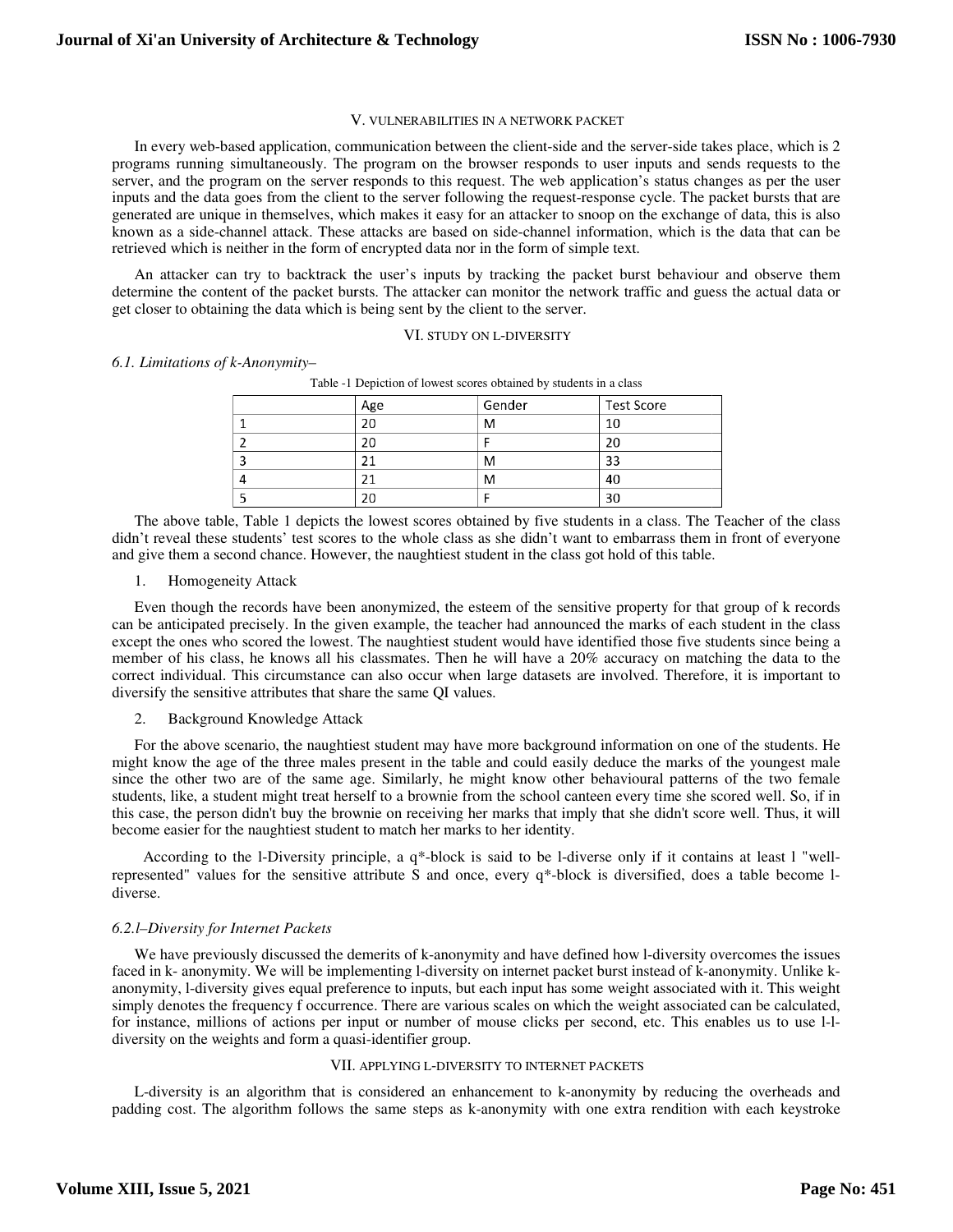assigned to weight. This makes it more efficient than k-anonymity. There are three types of applicable l-diversity: distinct l-diversity, entropy l-diversity, and recursive (c,l)- diversity.

Distinct l-Diversity: Distinct l-diversity is one of the most commonly applied diversifying techniques. Applying this technique ensures that for each equivalence class, the sensitive field has at least 'l' distinct values. However, this technique cannot prevent probabilistic interference attack that employs a data mining procedure to deduce accurate conclusions.

Entropy l-Diversity: According to the Entropy l-diversity each QI value in a group should be greater than or equal to the logarithm (l).

To present it mathematically:

*Entropy*  $(QI^*) \geq log(l)$ 

*Entropy*  $(QI^*) = -\sum ((QI^* , sa) \log (p (QI^* s a \in S, sa))).$ 

Here,

*sa*= sensitive attributes

 $(p(QI^*, sa))$ = fraction of records in the equivalence class E.

Recursive l-Diversity: Recursive l-Density tackles an important issue of diversifying tables, i.e., a sensitive attribute that is common in the table, will not appear very frequently, and at the same time, a sensitive value whose occurrence is less in the table, should not appear very rarely.

Based on the definition, in any quasi-identifier group, the sensitive attribute should always be l well represented. For the table to be l-diverse, all the groups in a table should satisfy this condition of l-diversity. Here we proposed distinct l-diversity and checked the probability of occurrence of keystrokes being less than or equal to 1/l to satisfy the condition for l-diversity. If all the groups of quasi-identifier satisfy this condition then the whole table is considered ldiverse.

Following are the steps to implement l-diversity on raw data:-

 Step 1: Consider all packet bursts for each keystroke. Each keystroke in the table is represented as *Key<sup>i</sup>* , and its respective packet burst for the  $i^{th}$  key is represented as such that  $1 \le i \le n$ .

 Step 2: Denote weight as *W*. *W* is the probability of occurrence for each keystroke. Now sort the data w.r.t. *W* in decreasing order.

 Step 3: Consider the sorted data, and form groups based on privacy parameter *l* such that the keystroke in each group is  $\leq 1/l$ .

Step 4: Groups are formed based on the composition of formula  $A^2$  - 1 (i.e. If the no. of letters are 6 then possible groups are  $6^2 - 1$ . For simplicity in this example, we will only take 2 options.

 Step 5: Then, pad the packets to the value of the highest size in that group. After padding chooses the optimum cost of partition from multiple group partitions.

Step 6: Once the best possible partition is chosen for keystroke  $1<sup>st</sup>$ , then choose the candidate to form a group for  $2<sup>nd</sup>$  keystroke. This time it should have a prefix relationship with groups formed in  $1<sup>st</sup>$  keystroke. Choose the most optimum option out of all and continue the process for *i th* keystroke.

 Step 7: Finally, we will now have a scheme for l-diverse packet burst for a valid set of user interactions such as keystrokes, voice recognition or touch screen, among others. For example, we have chosen these associated weights

For first keystroke  $\{a, b, c, d, e, f\} = \{31, 30, 21, 19, 16, 15\}$ , and for second keystroke  $\{ap, bu, ct, dh, en, fm\}$  $= \{36, 31, 19, 18, 16, 15\}$ 

 Table 1 represents l-diverse partition options. This table is formed by the steps explained earlier. Here padding cost is the extra bytes required for forming groups.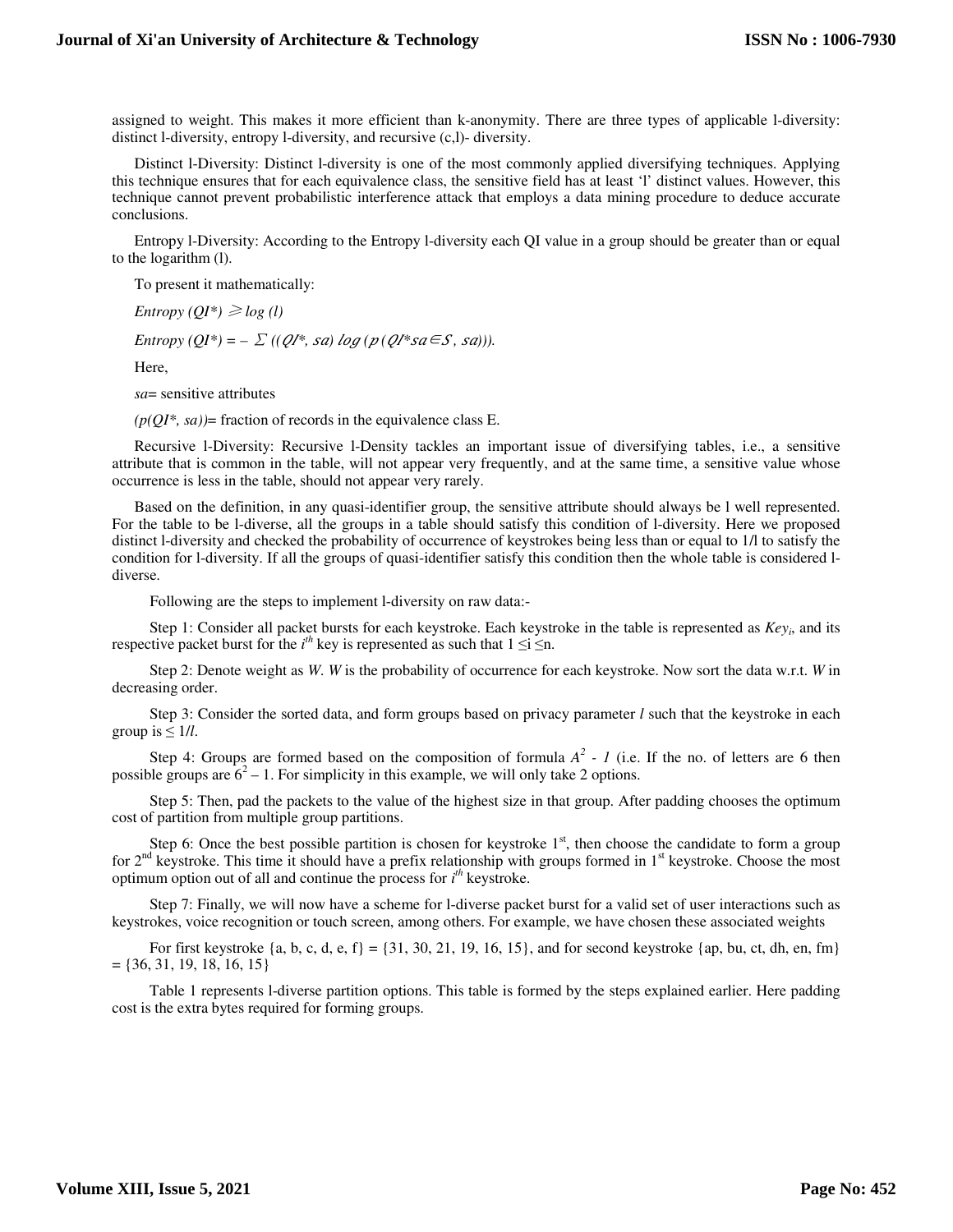| FirstKeyst<br>roke |                           | <b>ActualP</b><br>acket<br><b>Burstin</b><br><b>Bytes</b>                                 | l<br>diversifiedPacketBurst<br>s in Bytes for First<br>Keystroke                                                                                                                                                                       |                                                                                                                                                                                                                                                                                       | <b>SecondKe</b><br>ystroke |    | <b>ActualP</b><br>acket<br><b>Burstin</b><br><b>Bytes</b> | <i>l</i> -diversified<br>PacketBursts in Bytes<br>forSecondKeystroke |                            |
|--------------------|---------------------------|-------------------------------------------------------------------------------------------|----------------------------------------------------------------------------------------------------------------------------------------------------------------------------------------------------------------------------------------|---------------------------------------------------------------------------------------------------------------------------------------------------------------------------------------------------------------------------------------------------------------------------------------|----------------------------|----|-----------------------------------------------------------|----------------------------------------------------------------------|----------------------------|
|                    |                           |                                                                                           | <b>Group Options</b>                                                                                                                                                                                                                   |                                                                                                                                                                                                                                                                                       |                            |    | <b>Group Options</b>                                      |                                                                      |                            |
|                    | Weight                    |                                                                                           | <b>Option 1</b>                                                                                                                                                                                                                        | <b>Option 2</b>                                                                                                                                                                                                                                                                       | Weight                     |    | <b>Option 1</b>                                           | <b>Option 2</b>                                                      |                            |
| a                  | 31                        | $\overline{3},\overline{4},\overline{3},\overline{3}$                                     | $\overline{3}, \overline{4}, \overline{8}, \overline{3}$<br>$\overline{3},\overline{4},\overline{8},\overline{3}$<br>$\overline{3}, \overline{4}, \overline{8}, \overline{3}$<br>$\overline{3},\overline{4},\overline{8},\overline{3}$ | $\overline{3},\overline{4},\overline{5},\overline{3}$<br>$\overline{3}, \overline{4}, \overline{5}, \overline{3}$<br>$\overleftrightarrow{3}, \overline{4}, \overleftrightarrow{17}, \overline{3}$<br>$\overleftrightarrow{3}, \overline{4}, \overrightarrow{17}, \overrightarrow{3}$ | ap                         | 36 | 6, 5, 3, 1                                                | 6, 5, 9, 1<br>6, 5, 9, 1                                             | 6, 5, 5, 1<br>6, 5, 5, 1   |
| $\mathbf b$        | 30                        | $\overline{3},\overline{4},\overline{5},\overline{3}$                                     |                                                                                                                                                                                                                                        |                                                                                                                                                                                                                                                                                       | bu                         | 31 | 6, 5, 5, 1                                                |                                                                      |                            |
| $\mathbf c$        | 21                        | $\overline{3}, \overline{4}, \overline{8}, \overline{3}$                                  |                                                                                                                                                                                                                                        |                                                                                                                                                                                                                                                                                       | <b>ct</b>                  | 19 | 6, 5, 9, 1                                                | 6, 5, 9, 1                                                           |                            |
| d                  | 19                        | $\overline{3},\overline{4},\overline{6},\overline{3}$                                     |                                                                                                                                                                                                                                        |                                                                                                                                                                                                                                                                                       | dh                         | 18 | 6, 5, 7, 1                                                | 6, 5, 9, 1                                                           | 6, 5, 14, 1<br>6, 5, 14, 1 |
| e                  | 16                        | $\overleftrightarrow{3}, \overleftrightarrow{4}, \overrightarrow{17}, \overrightarrow{3}$ | $\overleftrightarrow{3}, \overleftrightarrow{4}, \overrightarrow{17}, \overrightarrow{3}$<br>$\overleftrightarrow{3}, \overleftrightarrow{4}, \overrightarrow{17}, \overrightarrow{3}$                                                 | $\overleftrightarrow{3}, \overleftrightarrow{4}, \overrightarrow{17}, \overrightarrow{3}$<br>$\overline{3}, \overline{4}, \overline{17}, \overline{3}$                                                                                                                                | en                         | 16 | $\vec{6}, \vec{5}, \vec{14}, \vec{1}$                     | $\vec{6}, \vec{5}, \vec{14}, \vec{1}$                                | 6, 5, 14, 1                |
| f                  | 15                        | $\overline{3},\overline{4},\overline{9},\overline{3}$                                     |                                                                                                                                                                                                                                        |                                                                                                                                                                                                                                                                                       | fm                         | 15 | $\vec{6}, \vec{5}, \vec{12}, \vec{1}$                     | $\vec{6}, \vec{5}, \vec{14}, \vec{1}$                                | 6, 5, 14, 1                |
|                    | <b>TotalPadding Costs</b> |                                                                                           | 18bytes                                                                                                                                                                                                                                | 30bytes                                                                                                                                                                                                                                                                               |                            |    |                                                           | 14bytes                                                              | 16bytes                    |
| <b>SA</b>          |                           | QI                                                                                        | Generalization                                                                                                                                                                                                                         |                                                                                                                                                                                                                                                                                       | <b>SA</b>                  |    | QI                                                        | Generalization                                                       |                            |

Table -2 l-diverse partition options

#### Table -3 Padding cost for Table 1

| <b>Padding Cost</b><br>forFirst<br>KeystrokeOption1:18<br>bytes | Group1 $\{a,b,c,d\}$<br>Group2 $\{e,f\}$ | <b>Padding Cost</b><br>forSecond<br>KeystrokeOption1:14<br>bytes | Group1 { $ap, bu, ct, dh$ }<br>Group2 { $en, fm$ }  |
|-----------------------------------------------------------------|------------------------------------------|------------------------------------------------------------------|-----------------------------------------------------|
| <b>Padding Cost</b><br>forFirst<br>KeystrokeOption2:30<br>bytes | Group1 $\{a,b\}$<br>Group2 $\{c,d,e,f\}$ | <b>Padding Cost</b><br>forSecond<br>KeystrokeOption2:16<br>bytes | <b>Group1</b> {ap, bu}<br>Group2 { $ct$ , dh,en,fm} |

# VIII. LIMITATIONS

3 major drawbacks were identified in this approach:

- Identification of optimum padding cost groups Only the cost of parent nodes are being considered whereas the cost of both the parent nodes and child nodes should be considered. The tree should be traversed from the first keystroke to the nth keystroke and then the minimum cost amongst them should be checked.
- The huge number of feasible partitions while establishing groups Initially, raw information was sorted in non-increasing order for grouping based on integer composition. But now, the candidates which are in the order of sorted raw information are considered for grouping. This is inefficient as it skipped feasible partitions.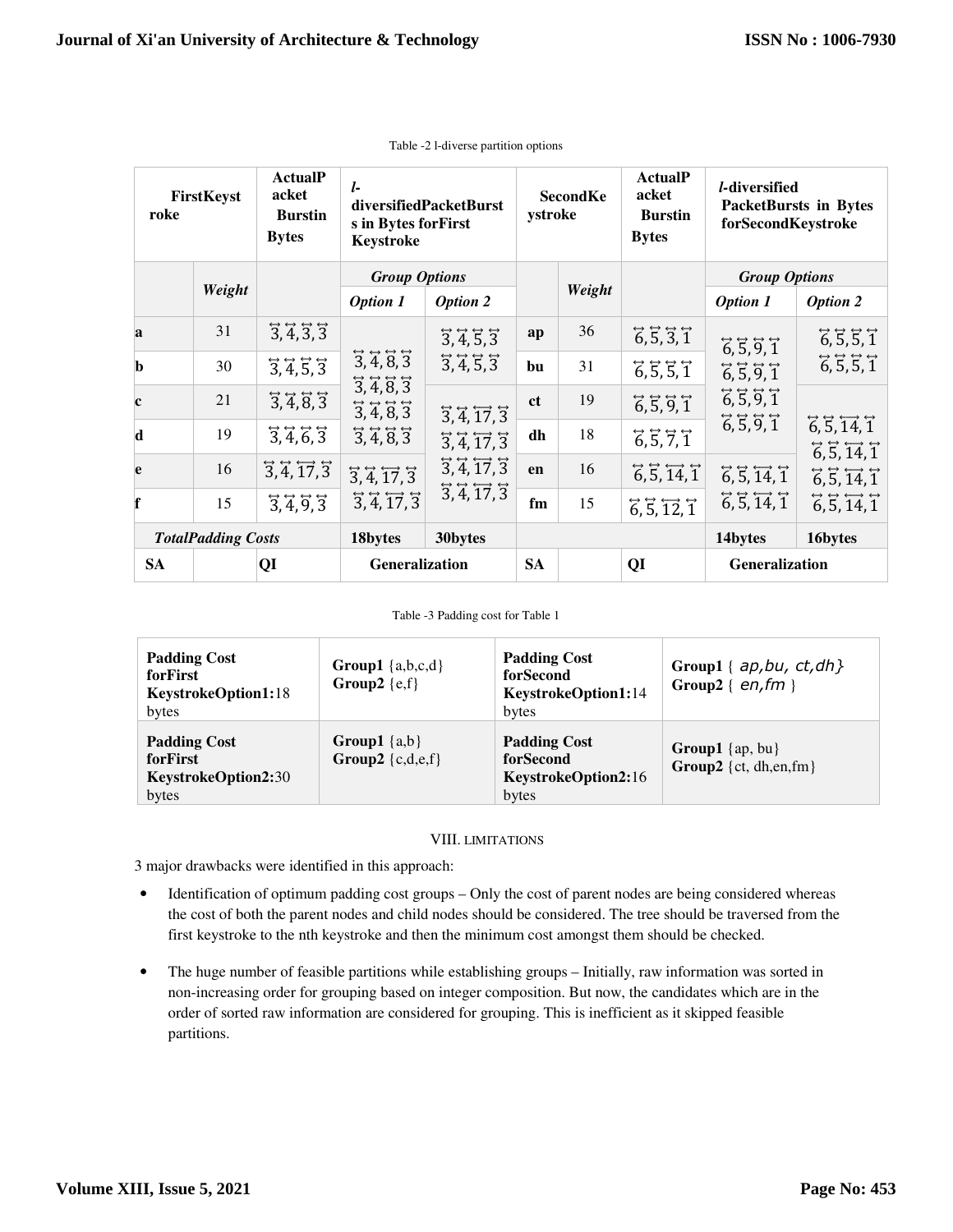• A large number of probable ways while computing the padding cost – The main focus of l-diversity is to find the probability of the instance of each user action. Let us consider  $A = \{a,b,c\}$  to be a group with  $\{31,30,21\}$ as weights and 'p' be the probability of instance.

Then,

$$
p(alA) = \frac{31}{31 + 30 + 21} = 0.37
$$
  

$$
p(blA) = \frac{30}{31 + 30 + 21} = 0.36
$$
  

$$
p(clA) = \frac{21}{31 + 30 + 21} = 0.25
$$

This means, 'a' occurs 37% of the time, 'b' occurs 36% of the time and 'c' occurs 25% of the time.

Padding cost for 'a' will be padding cost  $*$  p(alA), which is 1.85 bytes (5 bytes  $*$  0.37)

Padding cost for 'b' will be padding cost  $*$  p(blA), which is 2.16 bytes (6 bytes  $*$  0.36)

Padding cost for 'c' will be padding cost  $*$  p(c|A), which is 1 byte (4 bytes  $*$  0.25)

The total padding cost for A will become 5.01 bytes. So, the padding cost for each group should be calculated similarly and the optimum padding cost should be chosen.

## IX. FUTURE ENHANCEMENTS

We have discussed the application of TOR in masking IP addresses. Then we included the steps to implement Ldiversity to mask internet packets. We dug deep and found a way to implement l-diversity for internet packets on tor browser. This proposed architecture diagram helps in masking both internet packets as well as IP addresses. Making the data and information more secure from side-channel attacks. TOR browser is 33rd party software so we cannot change architecture to accommodate o diversity. This is just a proposed diagram for future implementation.

 In this, suppose a packet jumps from NODE 1 to NODE 2 in a TOR connection, we want NODE 1 to implement l- diversity on internet packet. Making it almost impossible to regain information from outside. Again when the packets jump from NODE 2 to NODE 3 the packets are masked for more security. This not only secures IP Addresses but also secures the data packets. The cost of implementation and time to reach the destination will depend on the number of nodes in between but this tends to increase. Due to the addition of l-diversification of packets the results might reach late to the target. The impact of increased cost can be compensated with the privacy this method provides to the user. This work is only proposed theoretically and yet to be implemented.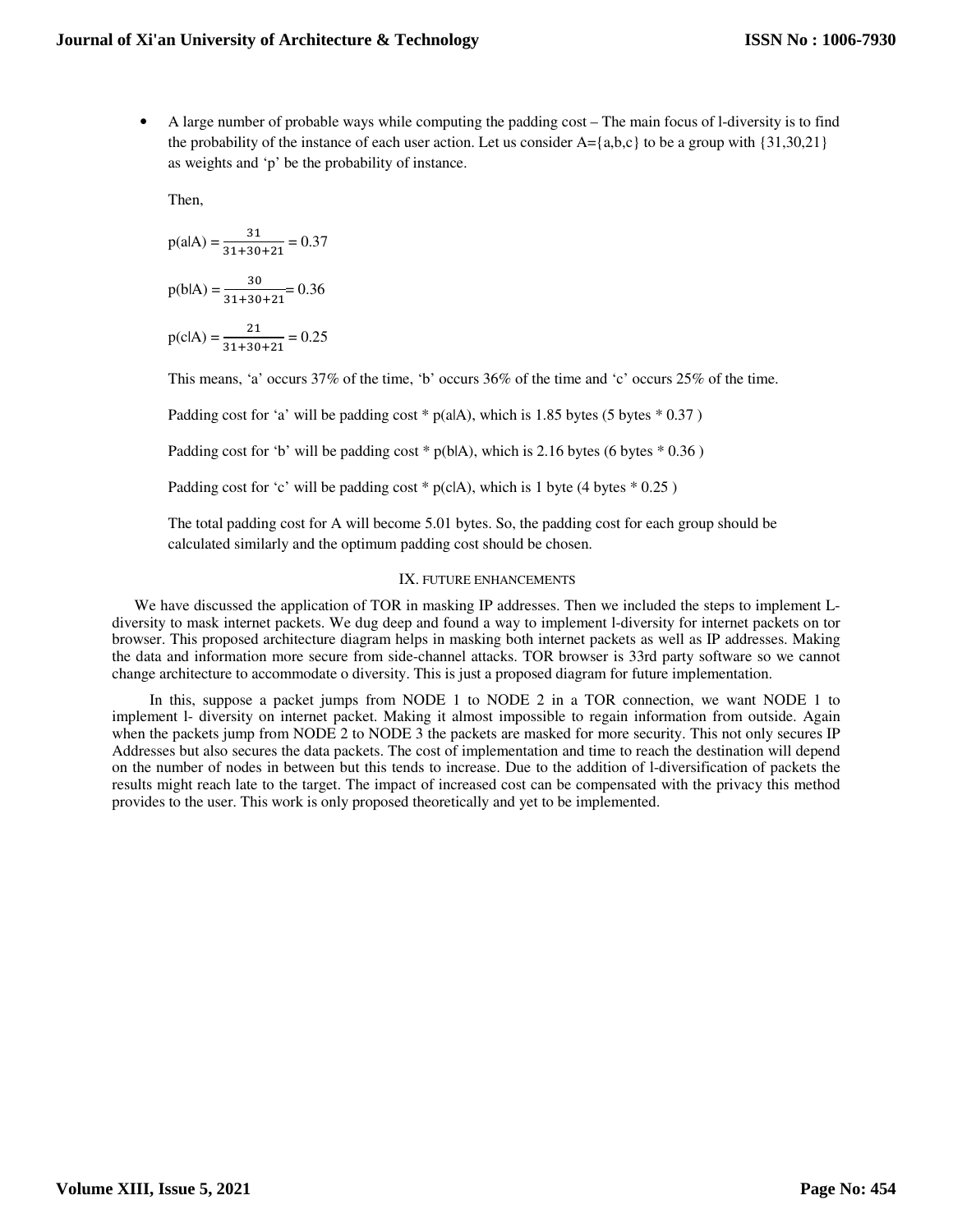

**TOR Relay Nodes** 

Figure 4. Architecture diagram of the proposed method

#### X.CONCLUSION

Internet is now present globally. It has now become an inevitable part of our lives. The need for privacy of data on the internet is creasing day by day. With the very passing hour users across the globe upload/enter their sensitive data on the internet. We first discussed the usage of TOR for masking the IP addresses. We dive deep into its usage and working. But the problem with the TOR browser is it only provides masking for IP address leaving the data packets vulnerable tothe side-channel type of attack. In the second part of the paper, we discussed various types of l-diversity and their implementation on a simple database.

 We took forward the same concept and implemented l-diversity on internet packets. There is a constant flow of internet packets between the client and server. These packets carry sensitive information. An attacker can intercept these packets and forma link among them making the sensitive information of the user vulnerable. We came up with the solution by implementing l-diversity on these packets'values. This masks the sensitive information of the packet by grouping them. Inthis way, the attacker won't be able to intercept the message that is being transferred between client and server.

In the end, we also proposed a theoretical way of implementing l-diversity on a TOR network. When the packet jumps from one node to another in a network, data packets can be anonymised using l-diversity making it more secure and impossible to intercept or interpret.

### REFERENCES

- [1] P. Winter, L. Roberts, M. Chetty, and N. Feamster, "How Do Tor Users Interact With Onion Services?", in SEC'18: Proc. of the 27th USENIX Conference on Security Symposium, USA pp. 411–428 2018.
- [2] K. Gallagher, S. Patil, B. Dolan-Gavitt, D. McCoy, and N. Memon, "Peeling the Onion's User Experience Layer", in Proc of ACM SIGSAC Conference on Computer and Communications Security, pp. 1290–1305 2018
- [3] A. Machanavajjhala, J. Gehrke, D. Kifer and M. Venkitasubramaniam, "L-diversity: privacy beyond k-anonymity," 22nd International Conference on Data Engineering (ICDE'06), pp. 24-24, 2006.
- [4] R. Jansen, M. Traudt, and N. Hopper, "Privacy-preserving dynamic learning of Tor network traffic." in Proc. of the ACM SIGSAC Conference on Computer and Communications Security, pp. 1944-1966, 2018.
- [5] B.K. Tripathy, K. Kumaran, G.K. Panda "An Improved l-Diversity Anonymisation Algorithm" Communications in Computer and Information Science, Springer, Berlin, vol 157, 2011.
- [6] P. Syverson, G. Tsudik, M. Reed, and C. Landwehr, "Towards an Analysis of Onion Routing Security," International workshop on Designing privacy enhancing technologies: design issues in anonymity and unobservability, pp 96-114, 2001.
- [7] R. Keerthana, M. Jayabalan, and M. E. Rana. "A study on k-anonymity, l-diversity, and t-closeness techniques." IJCSNS vol. 17, issue 12, 2012.
- [8] S. E. Coull, F. Monrose, M. K. Reiter and M. Bailey, "The Challenges of Effectively Anonymizing Network Data," 2009 Cybersecurity Applications & Technology Conference for Homeland Security, pp. 230-236, 2009
- [9] B. K. Tripathy and A. Mitra, "An algorithm to achieve k-anonymity and l-diversity anonymization in social networks," 2012 Fourth International Conference on Computational Aspects of Social Networks (CASoN), pp. 126-131, 2012.